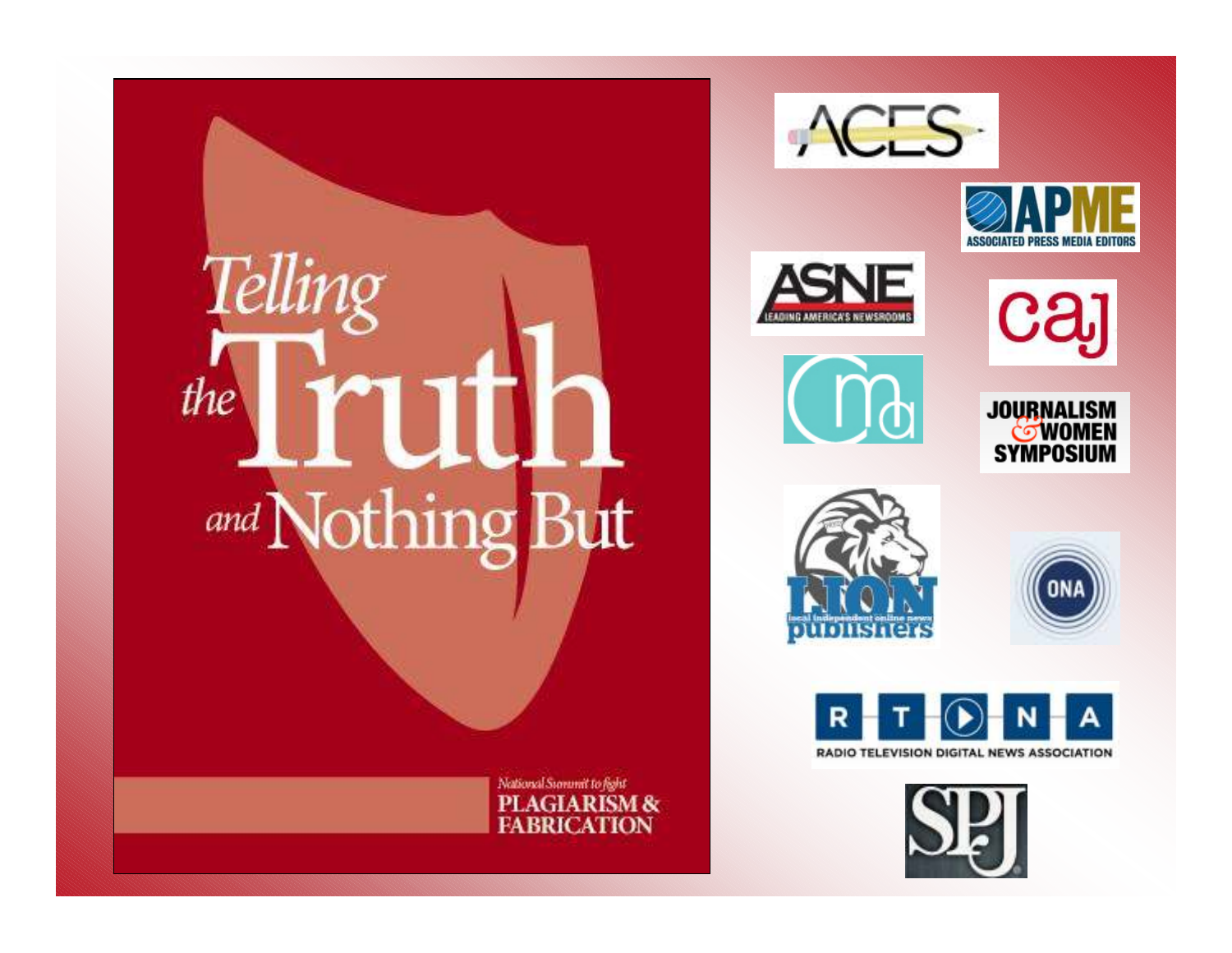## Plagiarism and fabrication are not the same





#### **Fabrication**

Fiction; making up people, facts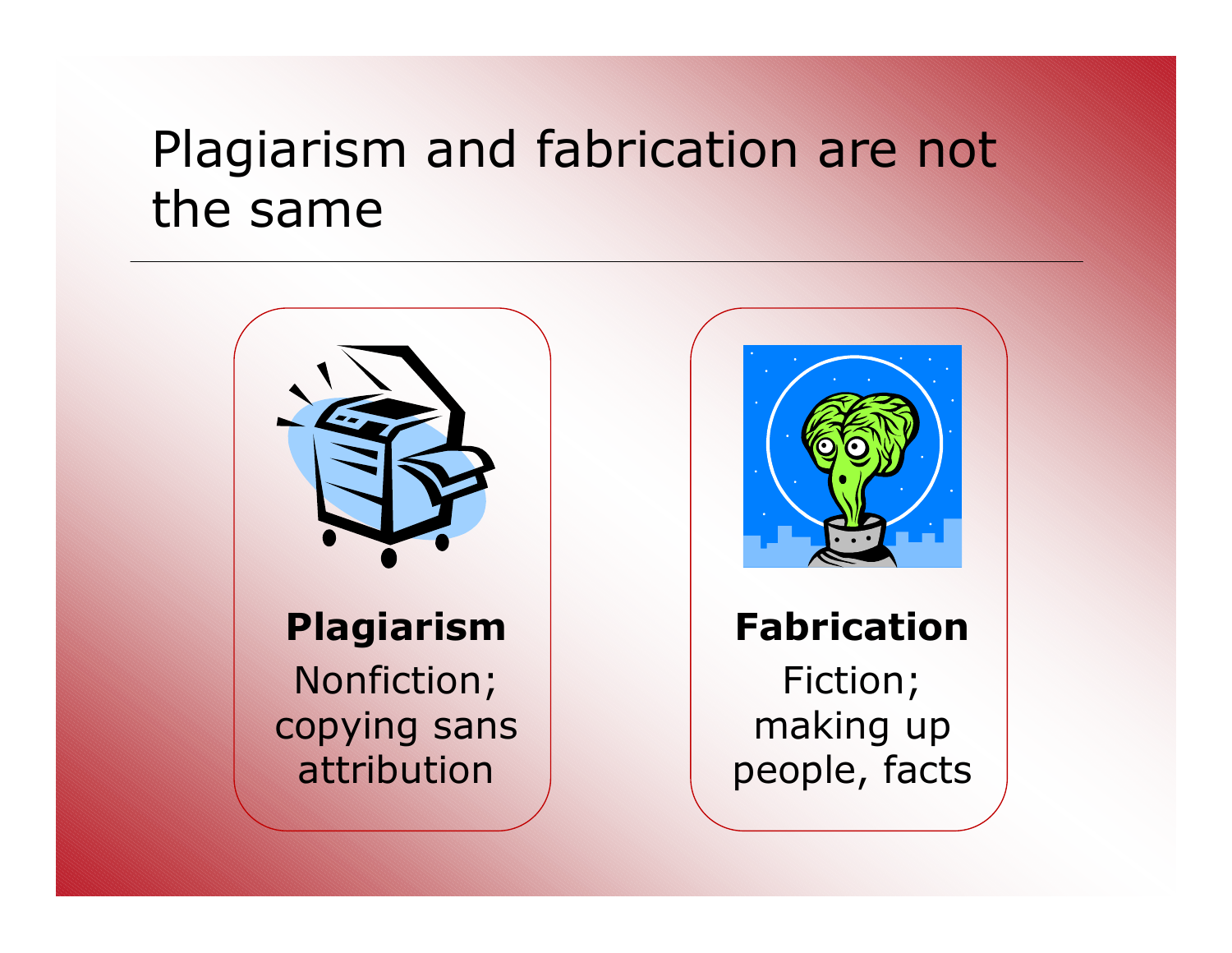### Fabrication is inexcusable.





Stephen Glass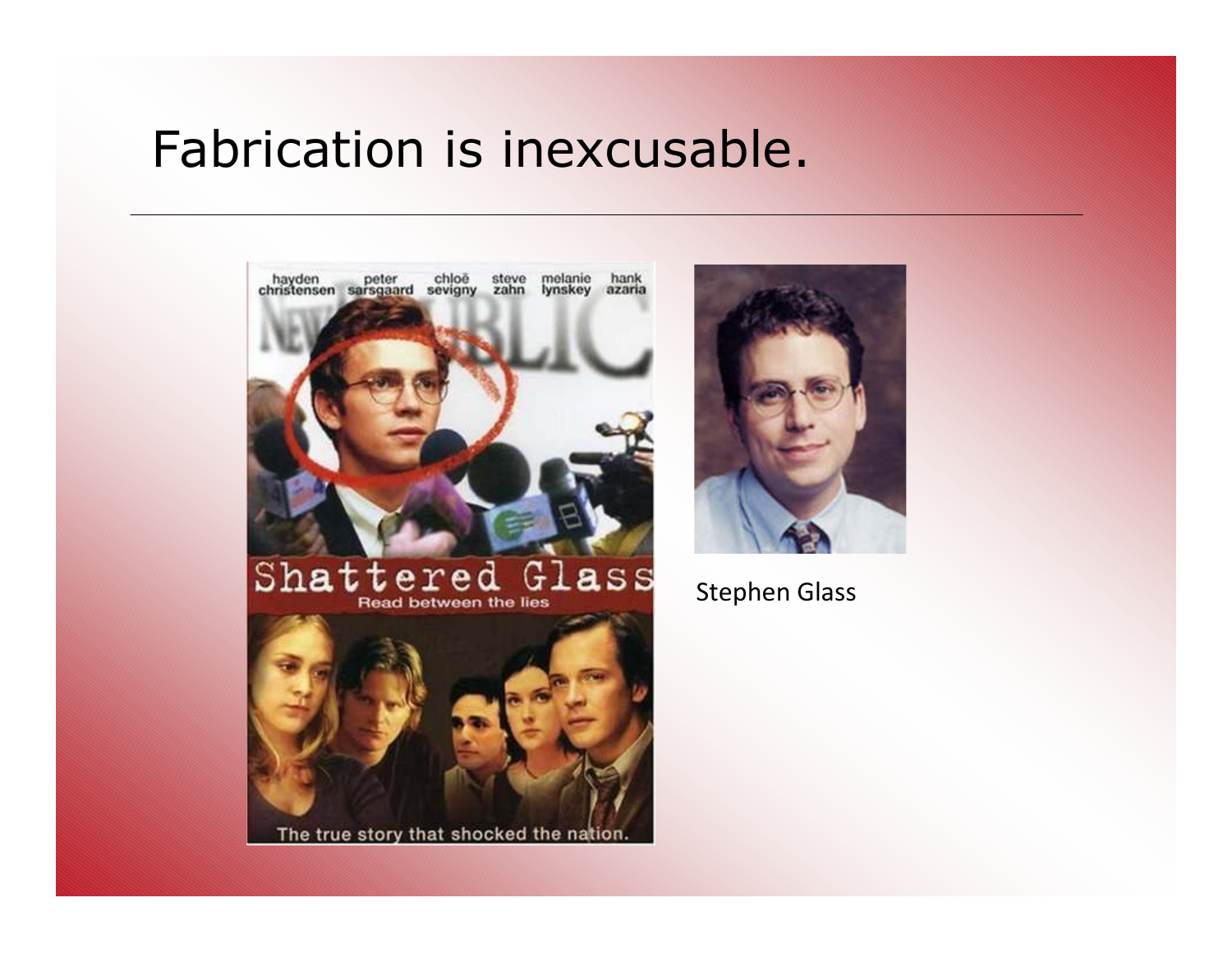## Plagiarism is gray

- What was intent?
- How much of article?
- How often?



Serious cases are rare – only 4% of cases reach the level of a Jayson Blair or Janet Cook.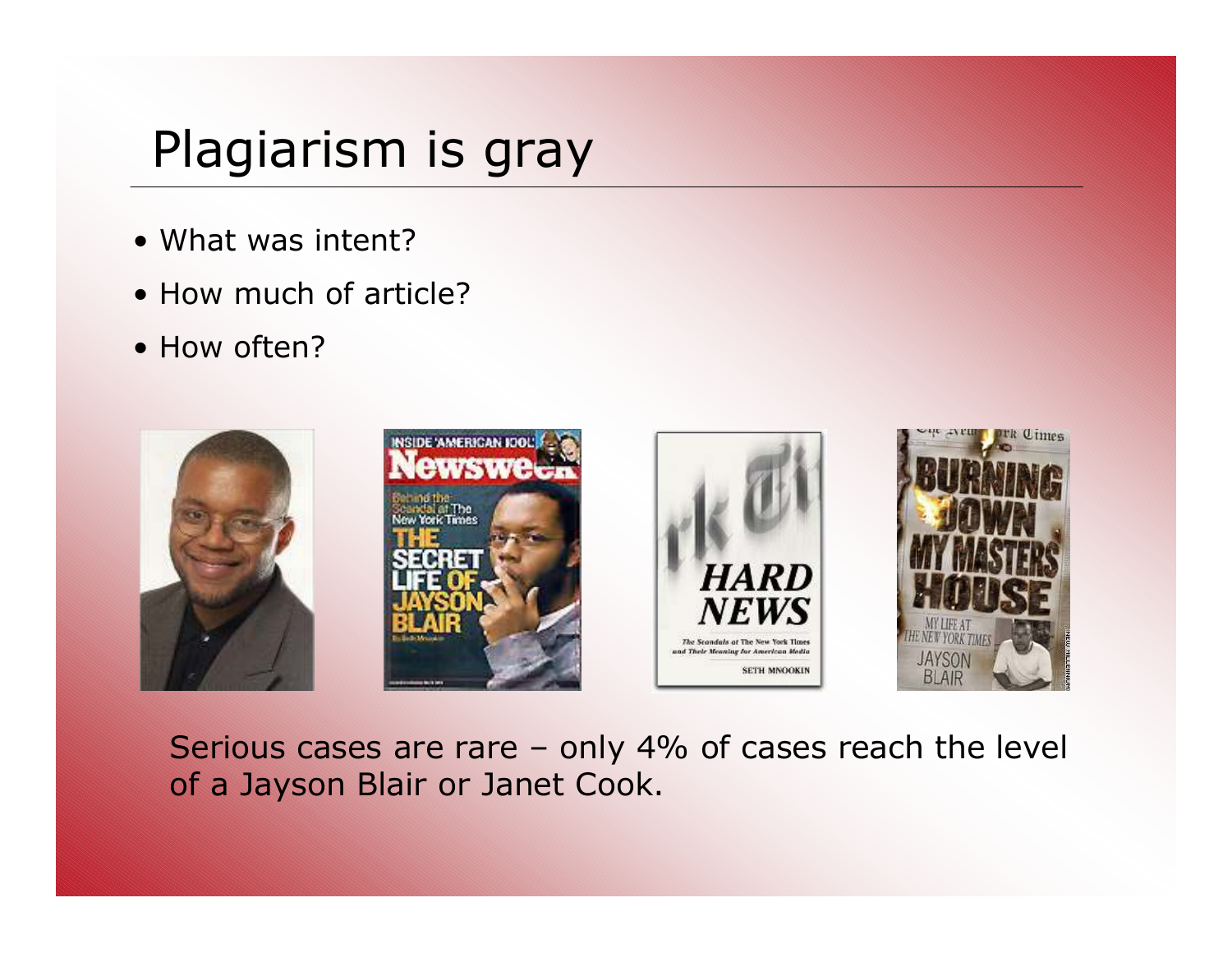## Plagiarism is a serious mistake but not common



major metro daily, 2005

"We believe plagiarism is among journalism's most serious professional breaches, if not the single most grave Editor of a thing."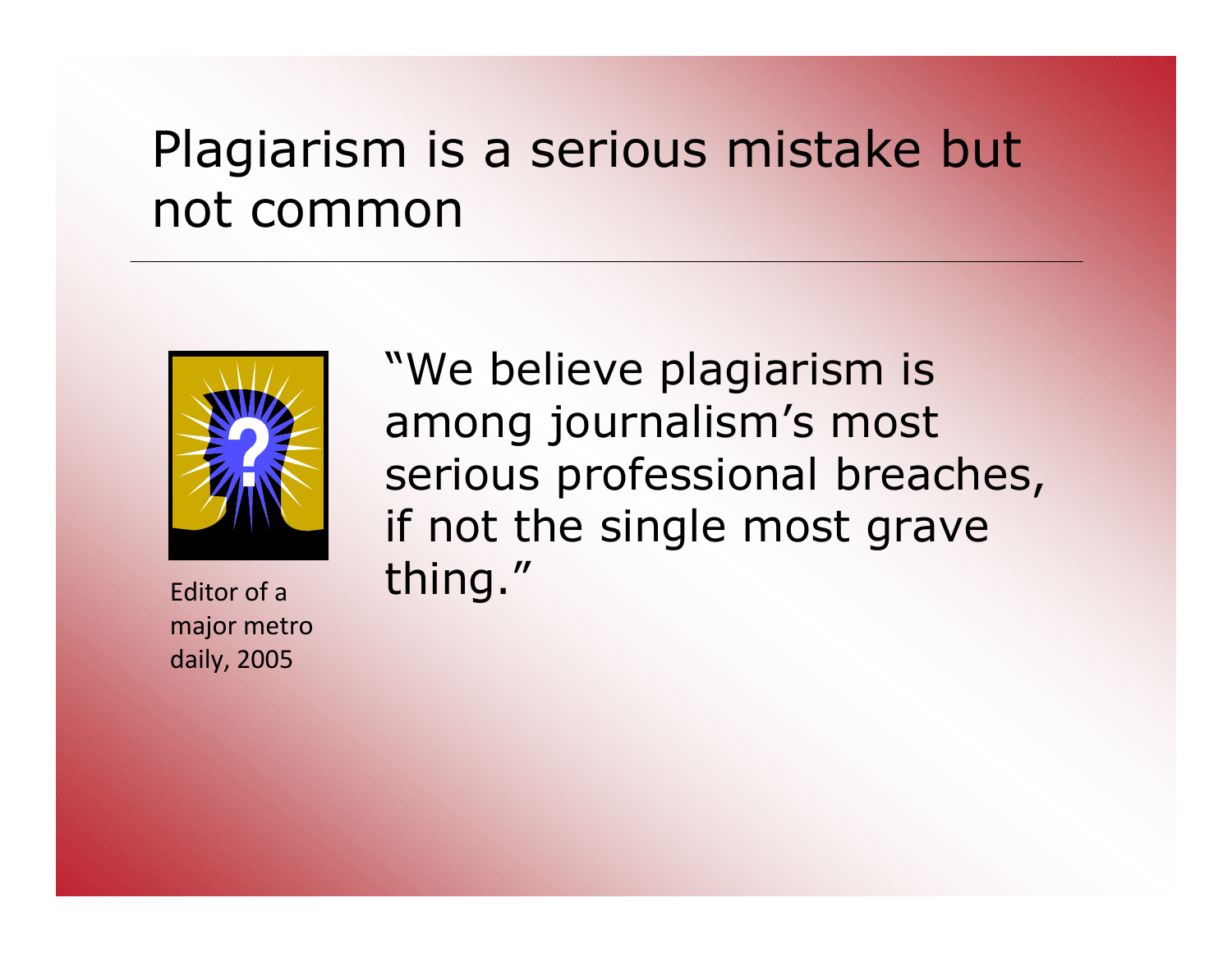Plagiarism by full-timers at daily, professional U.S. news organization, 1997 to 2012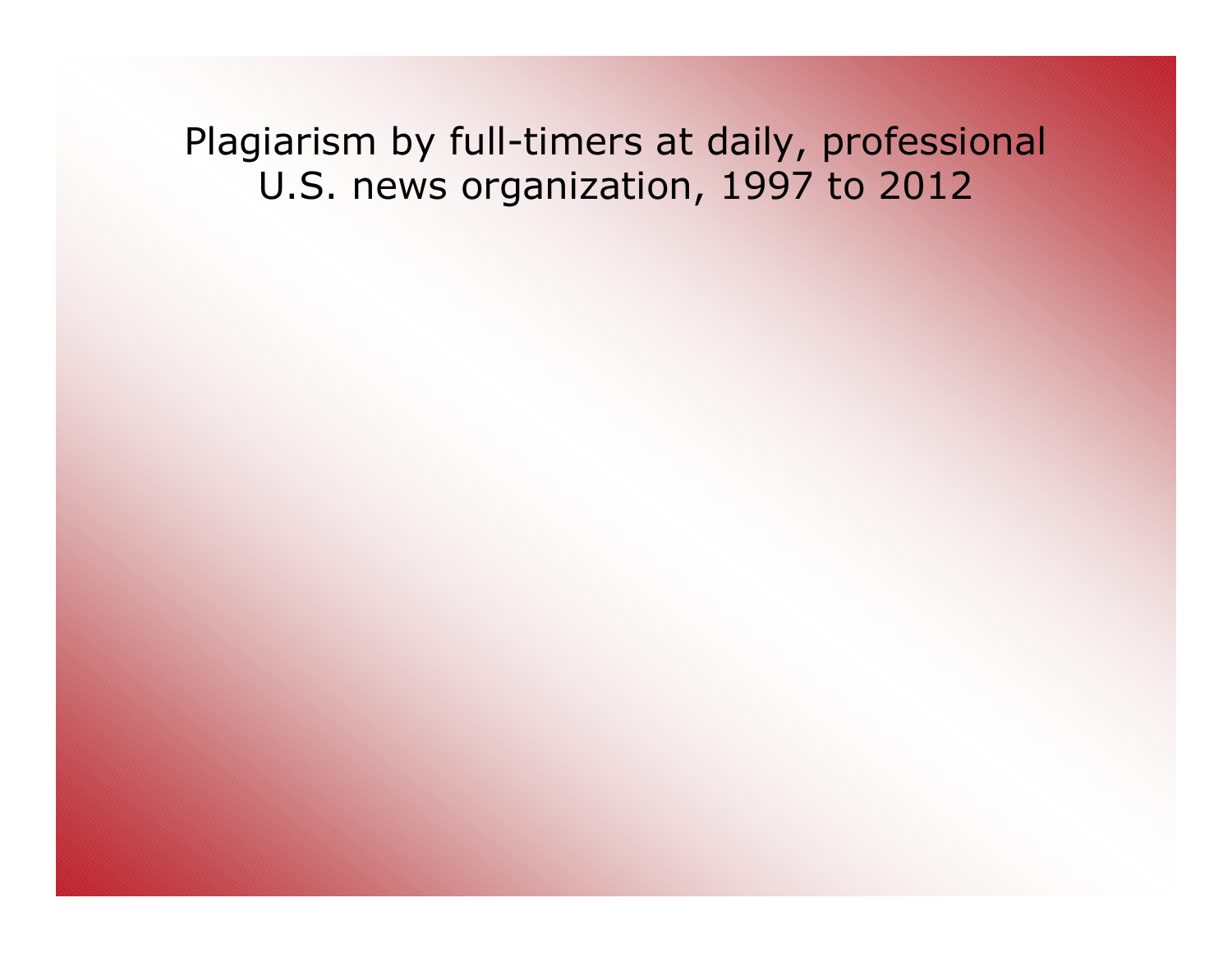#### Plagiarism by full-timers at daily, professional U.S. news organization, 1997 to 2012

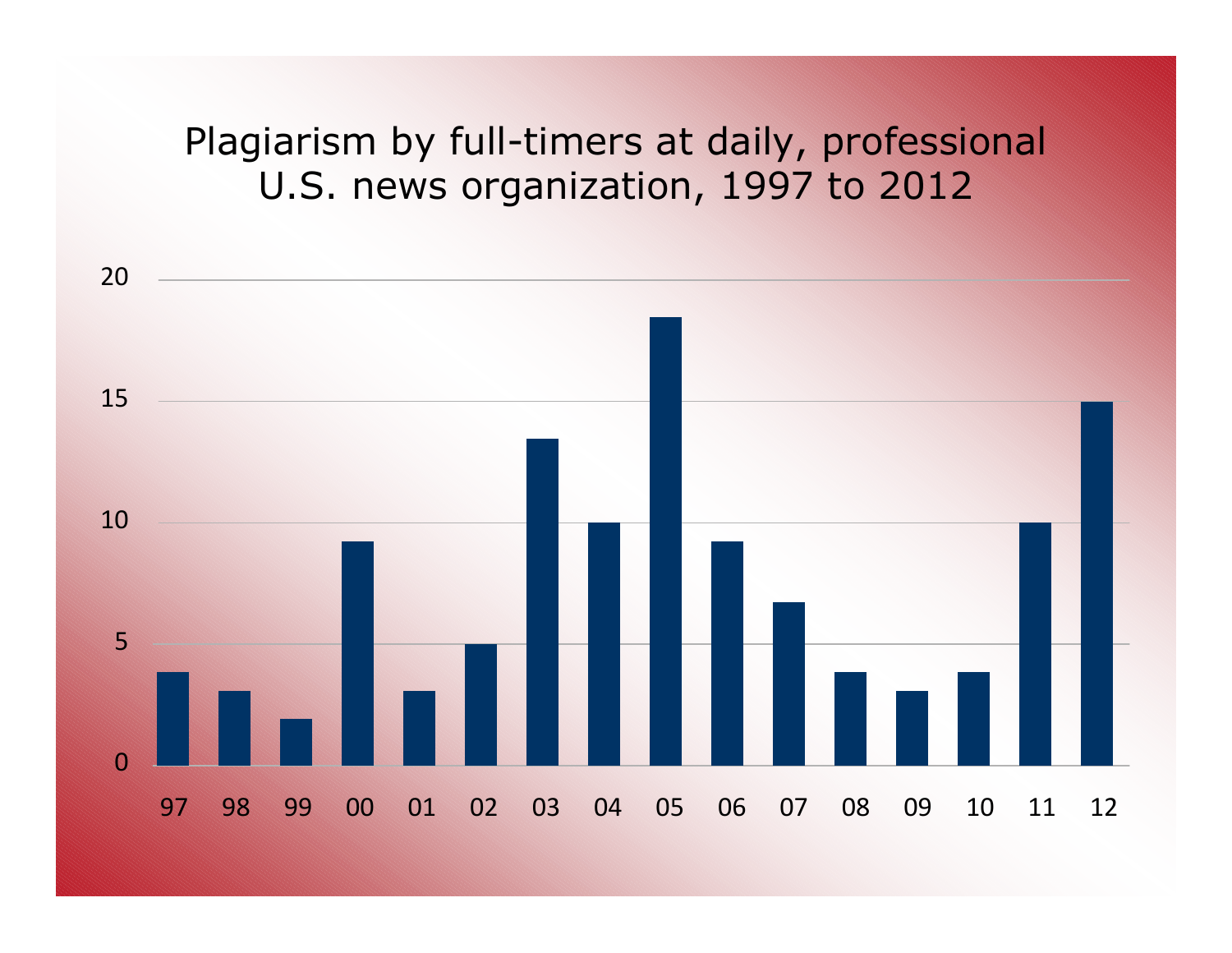# Key findings

- Most plagiarists use pressure as excuse
- Most plagiarism due to inadequate methods or unclear rules
- No evidence problem is greater among inexperienced vs. veteran or small v. large newsrooms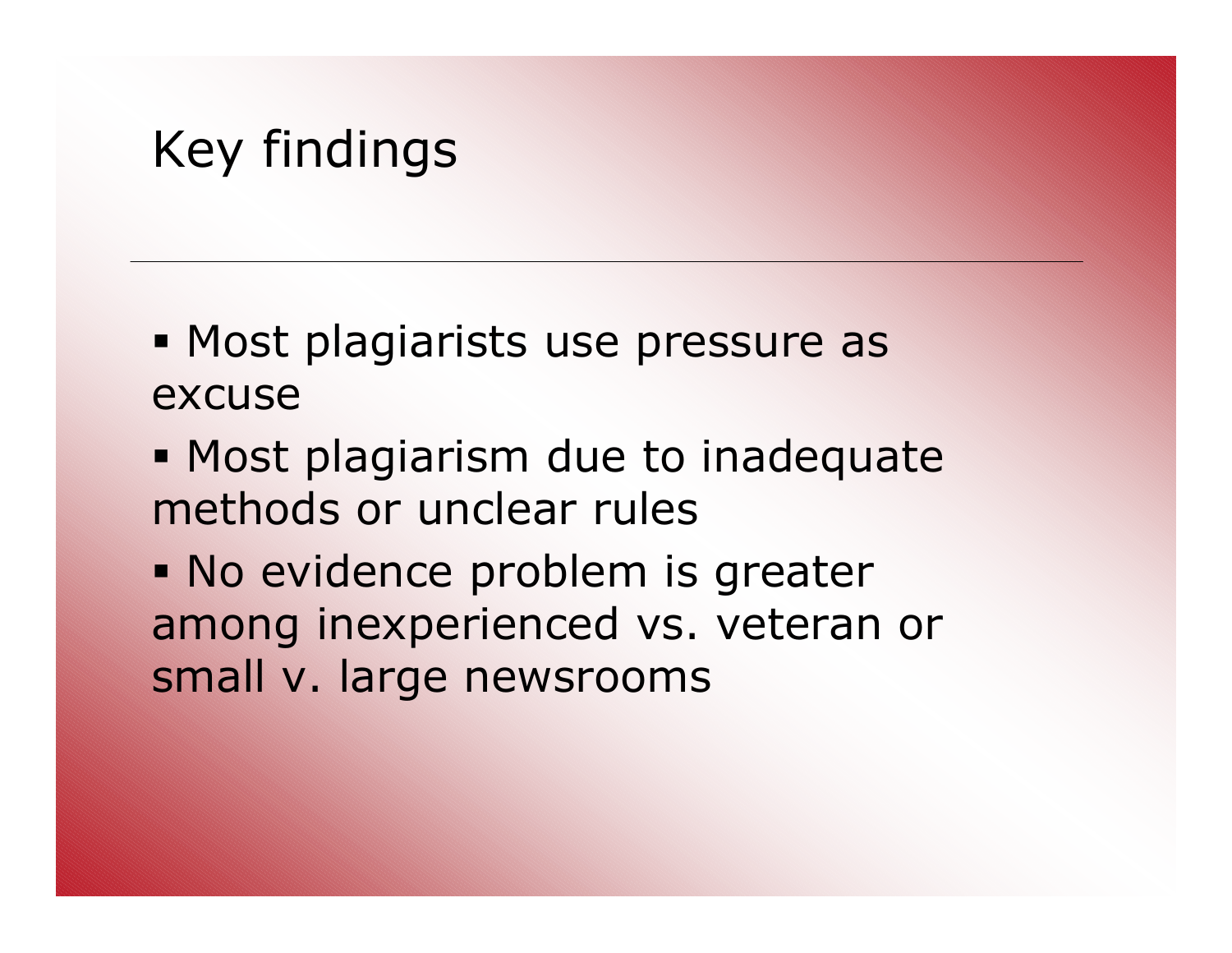# The solution

Attribute everything

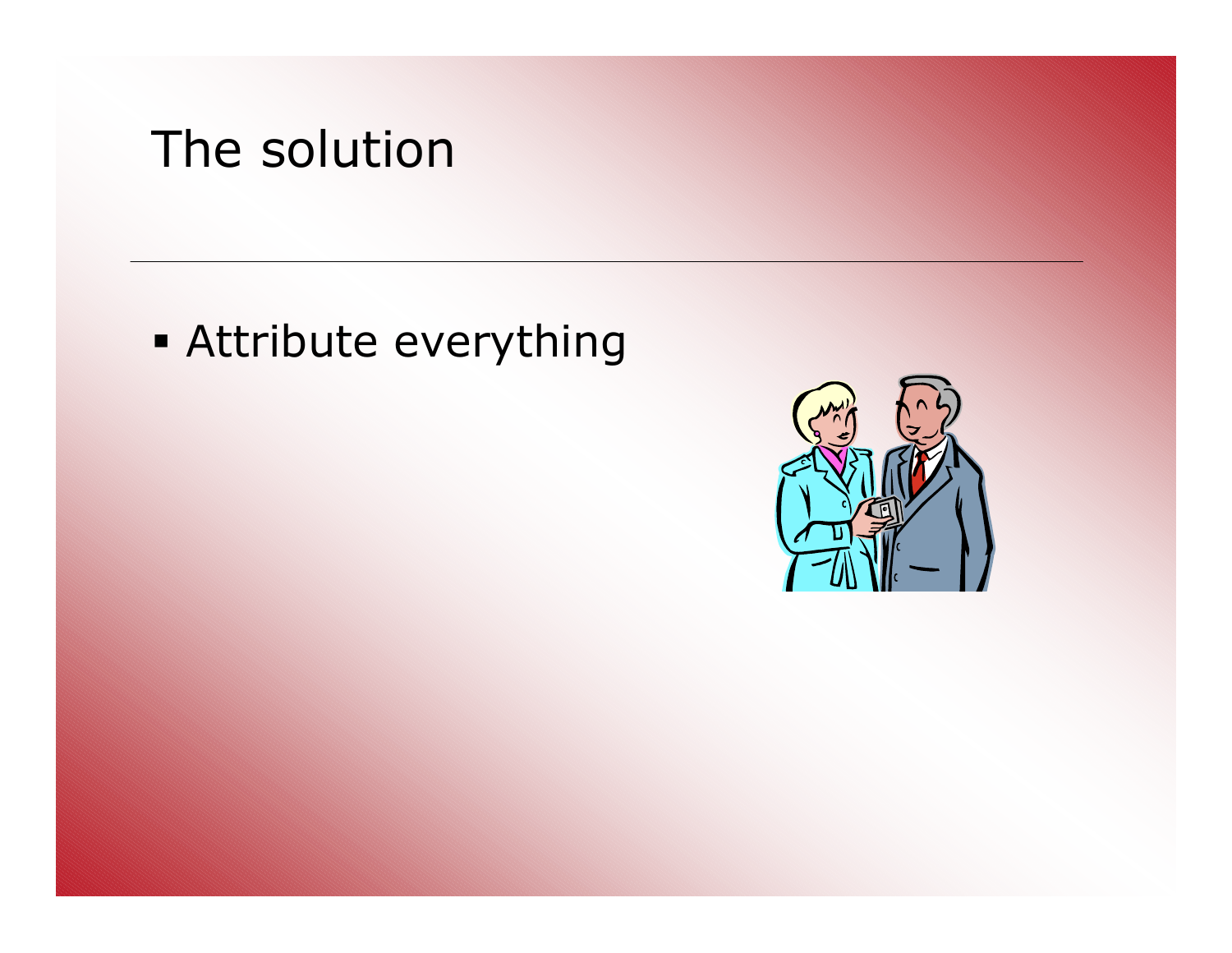### (b) Should we attribute a press release?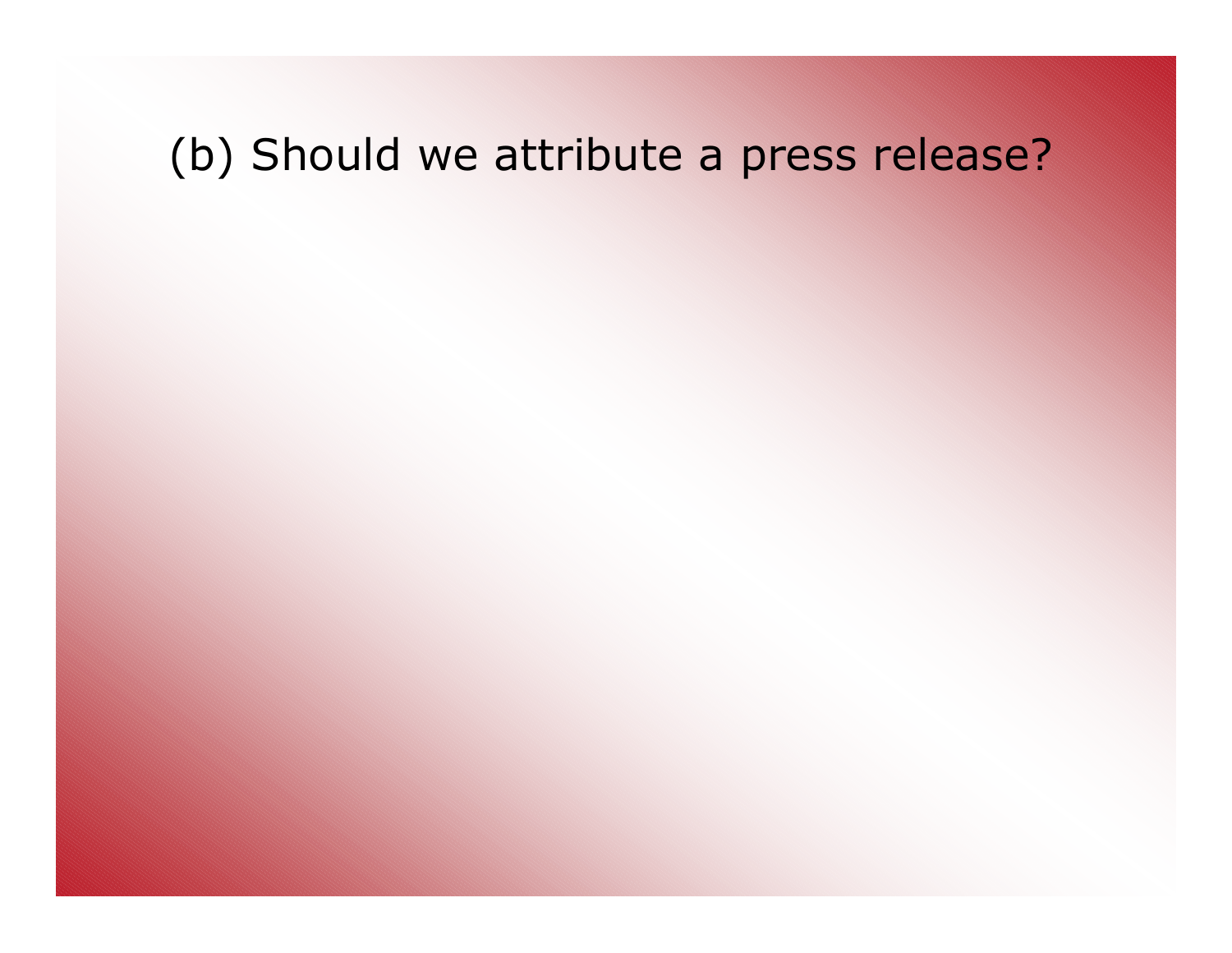### (b) Should we attribute a press release?



Source: Author's national survey of journalists, 2011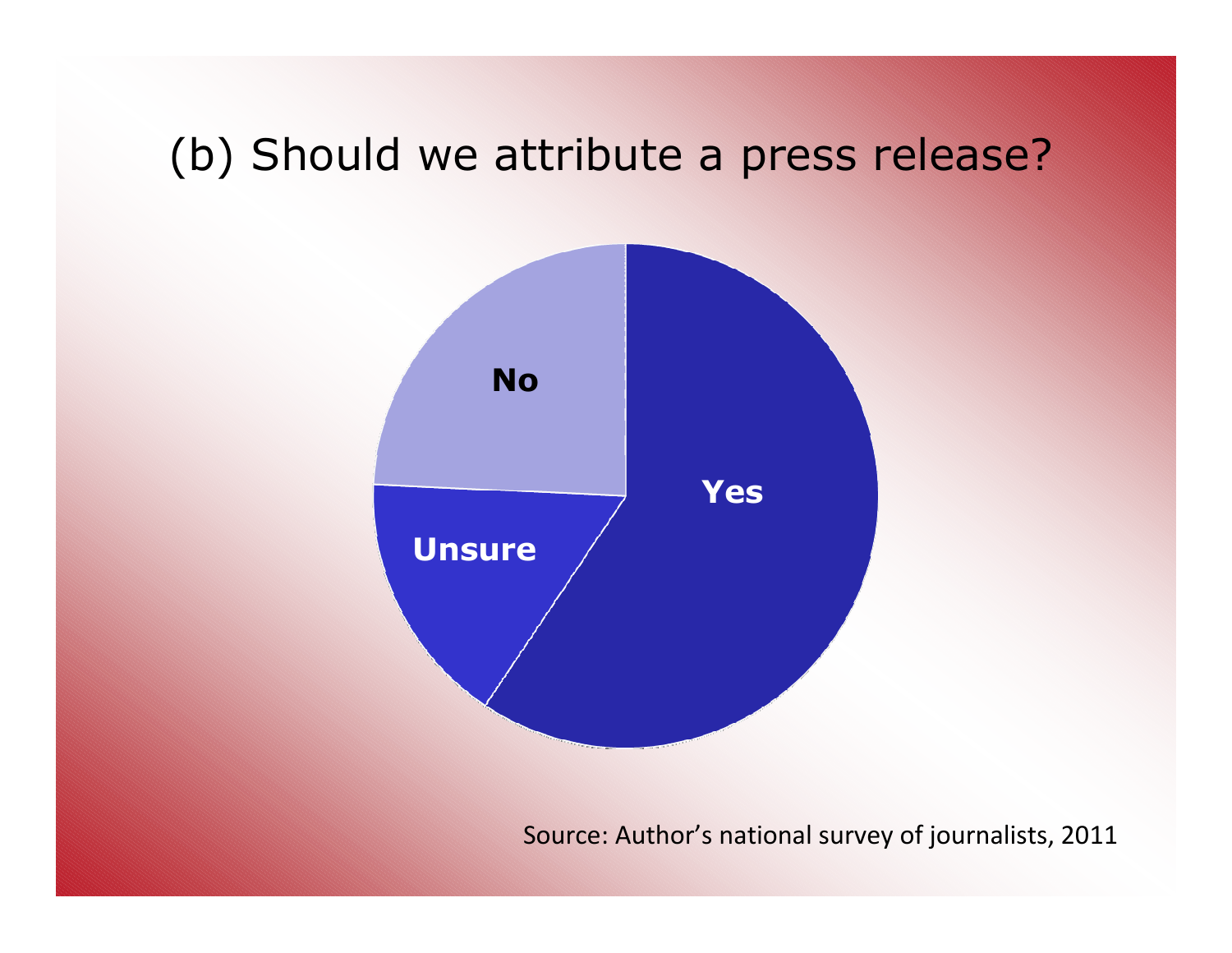Often clear about why plagiarism is wrong and a serious transgression

- Rarely outline prevention steps or policies on sourcing and attribution
- Nor do they spell out how the news organization will deal with an incident or discipline an offender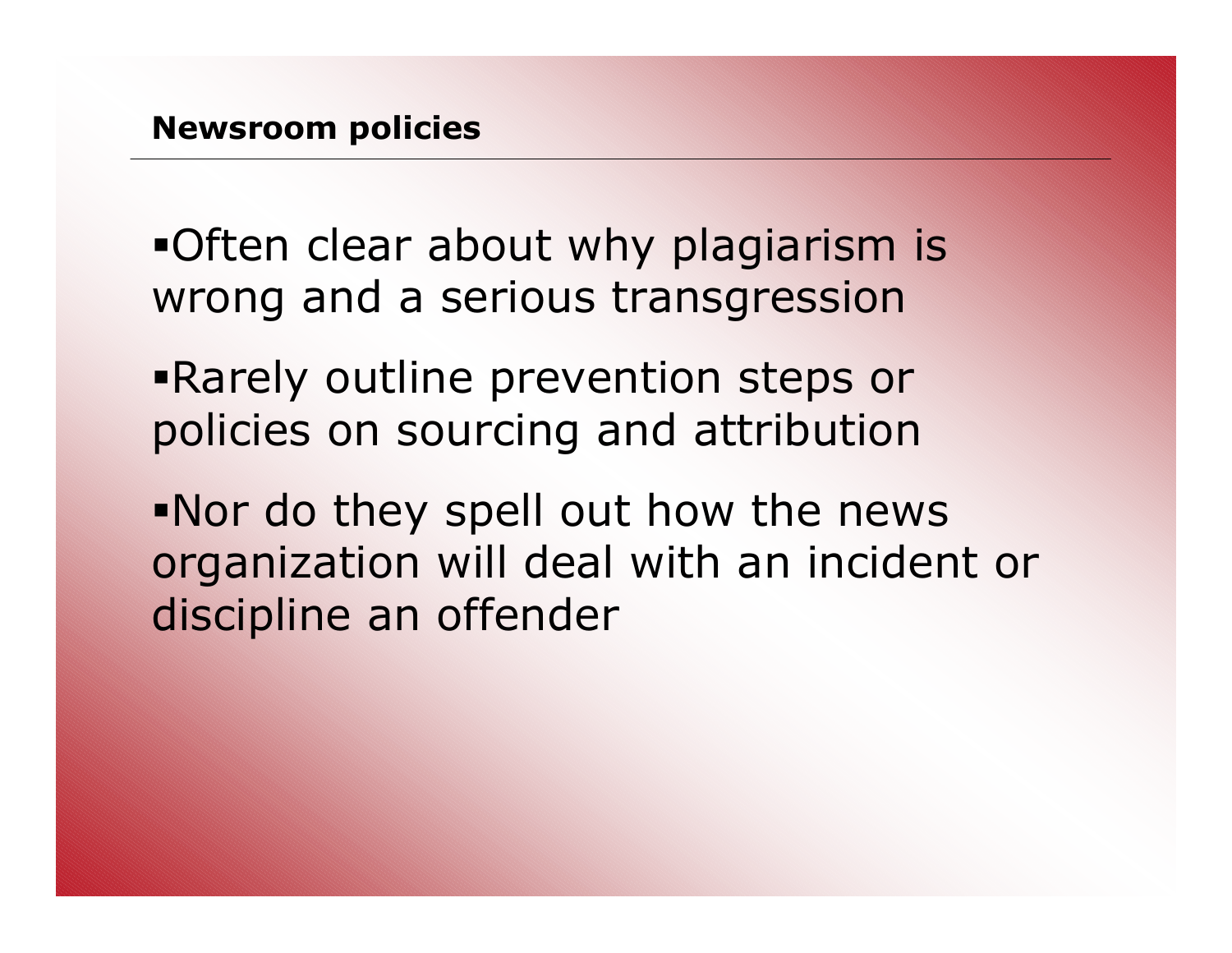- Be clear that offenses will be dealt with
- Share policy widely and confront incidents with openness
- Conduct random spot-checks of reporters' sources
- Specify discipline: Plagiarism judged by severity; fabrication always dismissal
- **Treat everyone equally**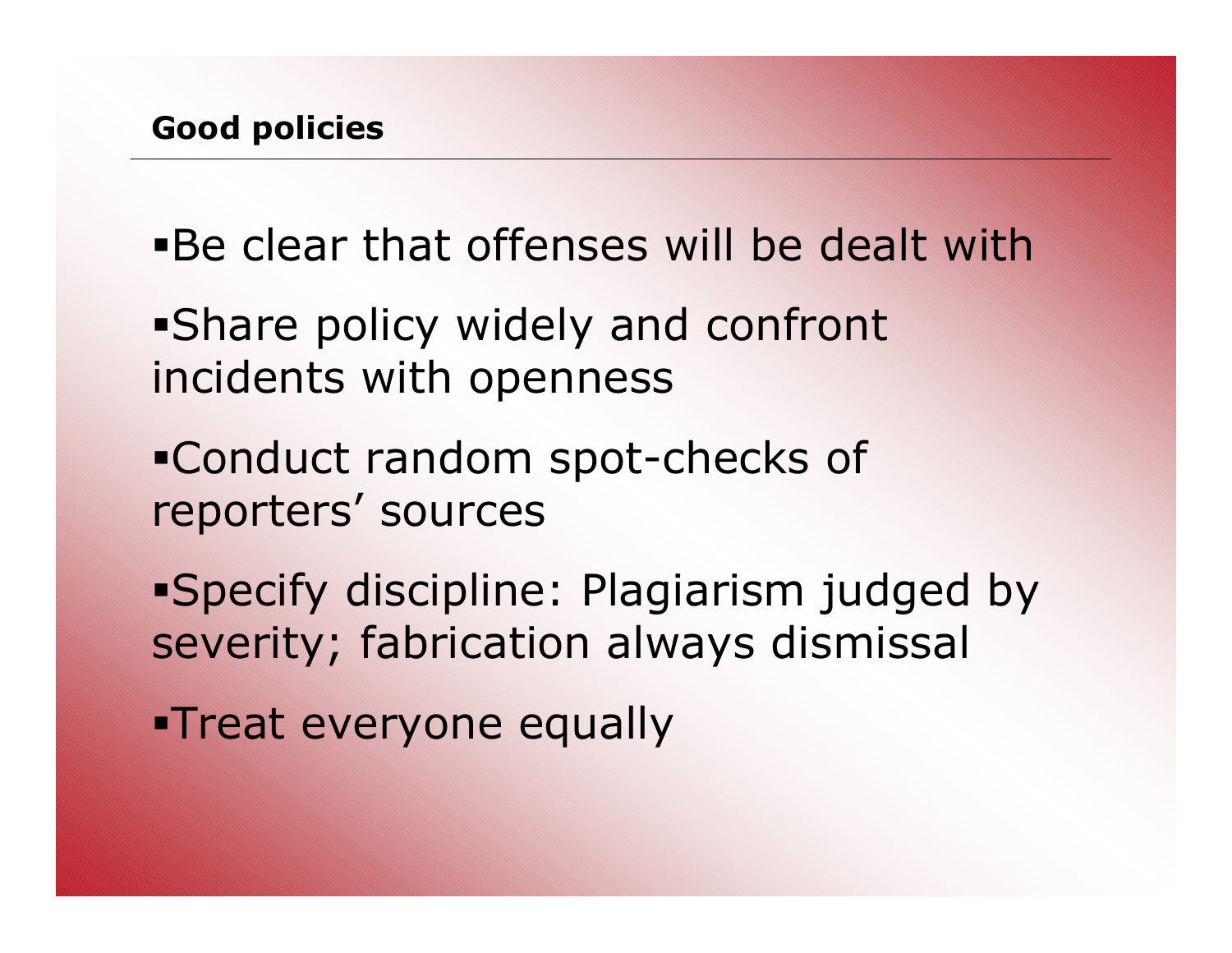- Encourage video or audio of interviews
- Require reporters to discuss unnamed sources with at least one editor
- Make digital reporters link to material that will confirm sources' identities
- **Editors should challenge and check** digital material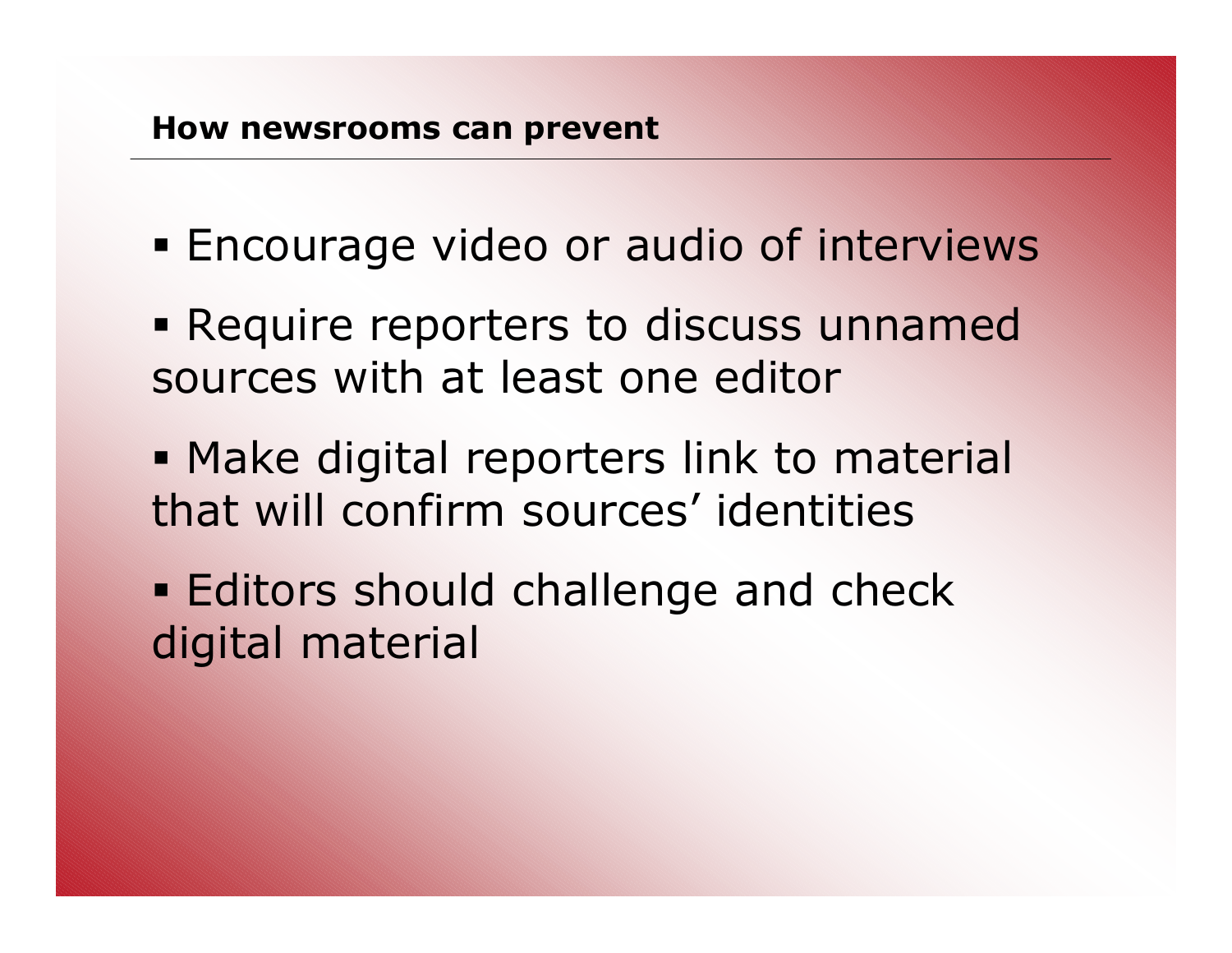- **No or sparse attribution**
- Chance in voice
- Writing beyond skill level
- Perfect source, perfect quote, perfect detail